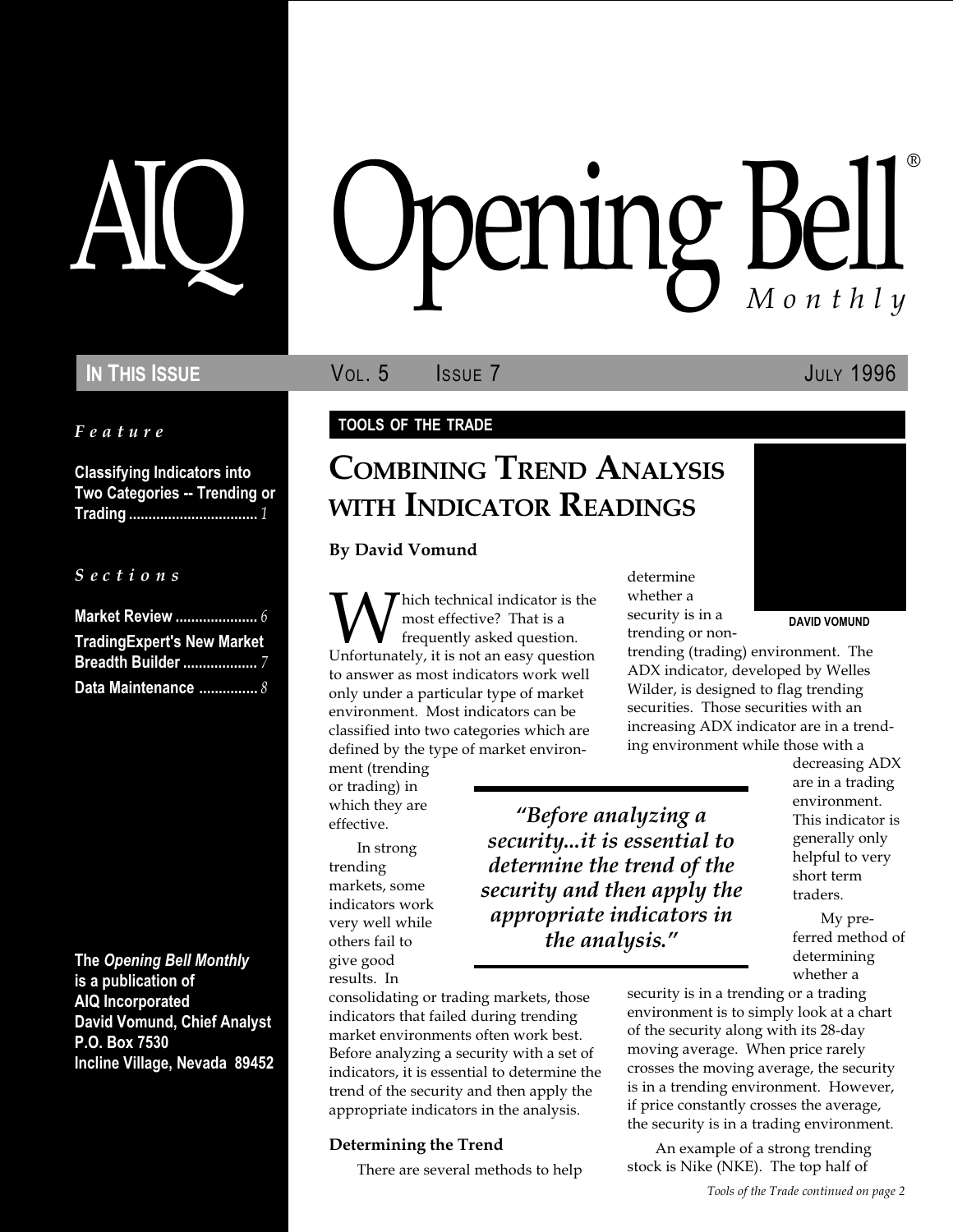#### TOOLS OF THE TRADE continued ...

Figure 1 shows Nike along with its 28day moving average. Notice that Nike never fell below its 28-day moving average from March until June. The moving average acted as support as the stock moved higher.

The lower half of **Figure 1** displays a non-trending security, Louisiana Pacific (LPX). This security would be a poor choice for a buy-and-hold type of investment since its price is almost at the same level in June as it was in January. As it moved sideways, the 28 day moving average was crossed on several occasions. During this period, the 28-day moving average failed to act as support or resistance for LPX.

#### Classifying Indicators

With the trend of a security determined, we can now classify indicators into two categories  $-$  those that work best in trending markets and those that work best in trading markets. In Table 1 we've classified some well known indicators into these two categories.

Generally, indicators that work well in non-trending market environments are those that give overbought/ oversold readings. The theory is that when a security rises too far too fast it becomes "overbought" and therefore retreats.



NKE 06/10/96 (9 - 90)

erfreer<sup>ers</sup>kere<sub>r</sub>e

LPX 06/10/96 [80 - 9]

M

PLEASE SEND CORRESPONDENCE TO:

Opening Bell Monthly G.R. Barbor, Editor P.O. Box 7530 Incline Village, NV 89452

AIQ Opening Bell Monthly does not intend to make trading recommendations, nor do we publish, keep or claim any track records. It is designed as a serious tool to aid investors in their trading decisions through the use of AIQ software and an increased familiarity with technical indicators and trading strategies. AIQ reserves the right to use or edit submissions.

For subscription information, phone 1-800-332-2999 or 1-702-831-2999.

© 1993-1996, AIQ Systems

The opposite is true for oversold conditions. These indicators work well in non-trending environments because an overbought reading is registered whenever the security rallies to the upper end of its trading range. Conversely, the security becomes oversold when it nears the lower end of its trading range.

Indicators that work well in trending environments are generally

Nike Inc cl B (Daily)

ouisiana Pacific Corp (Daily).

ER∣◀

those that tend to remain positive as long as the security continues to rise or those that remain negative as long as the security decreases. A common element in many of these types of indicators is the use of moving averages.

Note: Some indicators such as On Balance Volume and Money Flow are not listed since they do not give strict buy and sell signals.

М

Figure 1

96

80

64

28

26

 $\blacktriangleright$  ER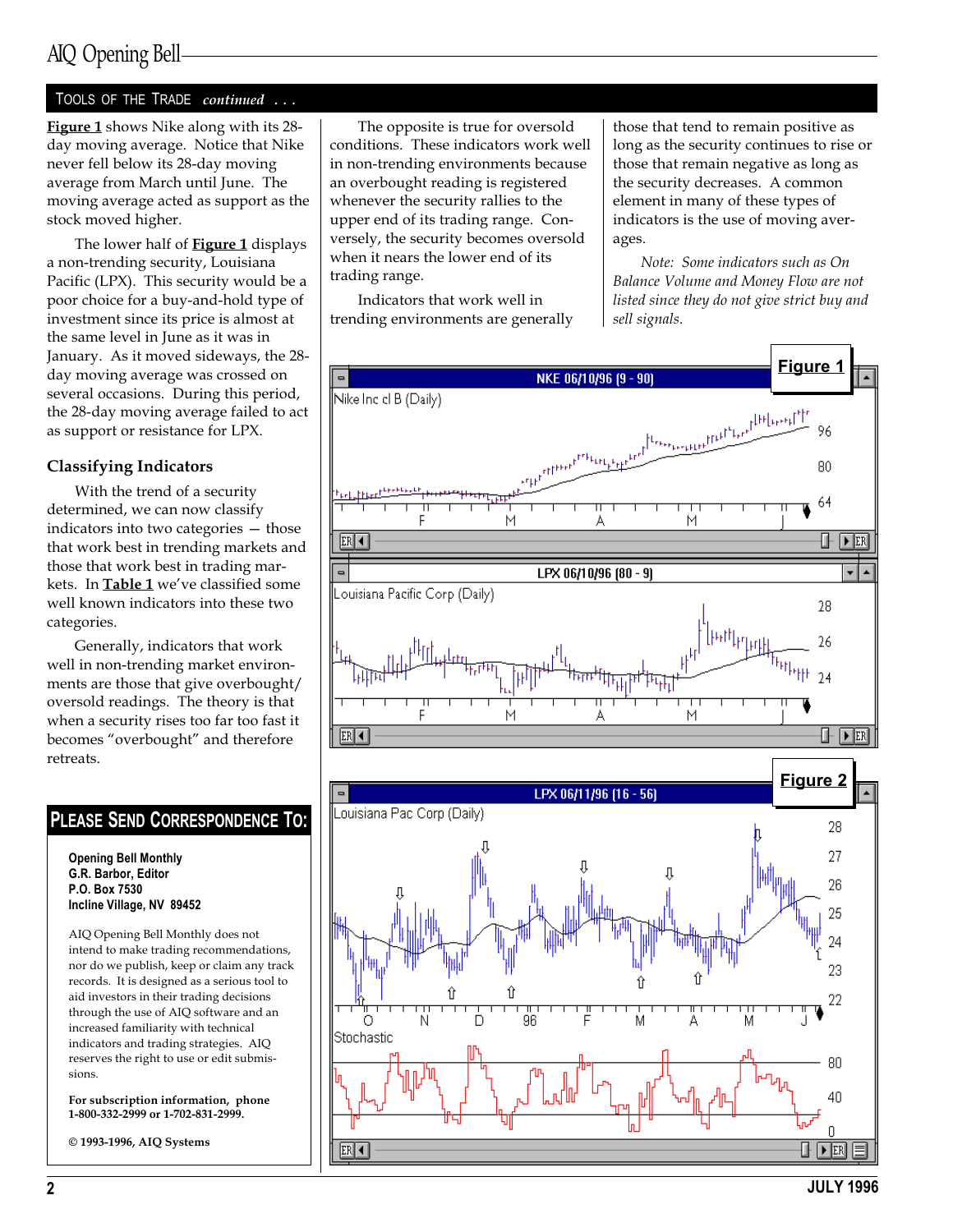## TOOLS OF THE TRADE *continued* ...

|                                 | Table 1       |  |                                                 |              |              |               | <b>Table 2</b>    |  |  |
|---------------------------------|---------------|--|-------------------------------------------------|--------------|--------------|---------------|-------------------|--|--|
| <b>Indicator Classification</b> |               |  | <b>Stochastic Signals for Louisiana Pacific</b> |              |              |               |                   |  |  |
| Trending                        | Non-Trending  |  | Buy<br>Date                                     | Buy<br>Price | Sell<br>Date | Sell<br>Price | Percent<br>Change |  |  |
| AD Osc                          | <b>RSI</b>    |  |                                                 |              |              |               |                   |  |  |
| Dir Mov                         | <b>Stoc</b>   |  | 09/28/95                                        | 23.250       | 10/19/95     | 24.250        | 4.301             |  |  |
| <b>MACD</b>                     | <b>MF RSI</b> |  | 11/15/95                                        | 23.375       | 12/05/95     | 26.000        | 11.230            |  |  |
| MD Osc                          |               |  | 12/19/95                                        | 23.750       | 01/31/96     | 25.500        | 7.368             |  |  |
| Mov Avg                         |               |  | 03/04/96                                        | 24.375       | 03/19/96     | 24.875        | 2.051             |  |  |
| P-Vol                           |               |  | 04/03/96                                        | 24.250       | 05/07/96     | 25.875        | 6.701             |  |  |
| SK-SD                           |               |  |                                                 |              |              |               |                   |  |  |

### Non-Trending Indicators

To demonstrate the effectiveness of a non-trending indicator, we'll again examine Louisiana Pacific (LPX). Figure 2 shows LPX charted with its Stochastic, an indicator that works well for non-trending securities. A Stochastic buy signal is registered when the indicator moves out of oversold territory by rising above the lower horizontal line (corresponding to a value of 20). A sell is registered when the indicator falls below the upper horizontal line (corresponding to a value of 80). Using a feature available in TradingExpert's new 3.0 version, we've drawn arrows on the LPX price chart that correspond to the buy and sell signals generated by the Stochastic indicator.

Notice that the stock tends to fluctuate between \$23 and \$27. When the stock falls to the lower end of this range, a Stochastic buy signal is often registered. A corresponding sell is registered when the security rises to the upper end of its range. A listing of the actual signals registered in Figure 2 is found in Table 2. Each trade based on these signals is profitable. For a nontrending security, the Stochastic can be very effective.

However, the Stochastic indicator loses its effectiveness when a security is in a strong trend. An example of this is shown in **Figure 3**, which displays Nike (NKE) along with its Stochastic indicator. The indicator gave a good  $\blacksquare$  below zero. On the Nike price chart,  $\blacksquare$  Tools of the Trade continued on page 4

#### Figure 31 and 32 and 32 and 32 and 32 and 32 and 32 and 32 and 32 and 32 and 32 and 32 and 32 and 32 and 32 and 32 and 32 and 32 and 32 and 32 and 32 and 32 and 32 and 32 and 32 and 32 and 32 and 32 and 32 and 32 and 32 an Nike Inc 104 96 **Bu**<br>Butther right 88 80 72 64 D ۹F Δ Stochastic 40  $\cap$  $ER$   $\sqrt{4}$ ⊪  $FER$

buy signal in late February but proceeded to give a series of sell signals even as the security moved higher. The Stochastic will almost always have you exit from strong performing securities too early.

#### Trending Indicators

Now we'll examine the effectiveness of an indicator that works well in trending market environments. In Figure 4, Nike is charted along with its Directional Movement Index (DMI). Using the DMI, a buy is registered when the indicator moves above zero and a sell is registered when it falls below zero. On the Nike price chart,

arrows are placed that correspond to the DMI buy and sell signals. Notice that in almost every month shown on this chart, the DMI remained positive. Other than two short-lived sell signals, the indicator kept us in the security as the security moved higher. The actual signals registered are listed in **Table 3**.

The DMI worked well for this trending security, but loses its effectiveness for non-trending securities. Figure 5 is a chart of Louisiana Pacific (LPX) along with its DMI. Looking at the arrows, we see many signals were registered but the majority of them

### Stochastic Signals for Louisiana Pacific

| Buy<br>Date | Buy<br>Price    | Sell<br>Date | Sell<br>Price | Percent<br>Change |
|-------------|-----------------|--------------|---------------|-------------------|
| 09/28/95    | 23.250          | 10/19/95     | 24.250        | 4.301             |
| 11/15/95    | 23.375          | 12/05/95     | 26.000        | 11.230            |
| 12/19/95    | 23.750          | 01/31/96     | 25.500        | 7.368             |
| 03/04/96    | 24.375          | 03/19/96     | 24.875        | 2.051             |
| 04/03/96    | 24.250          | 05/07/96     | 25.875        | 6.701             |
|             |                 |              |               |                   |
|             | <u>Figure 3</u> |              |               |                   |
| (Daily)     |                 |              |               | - -               |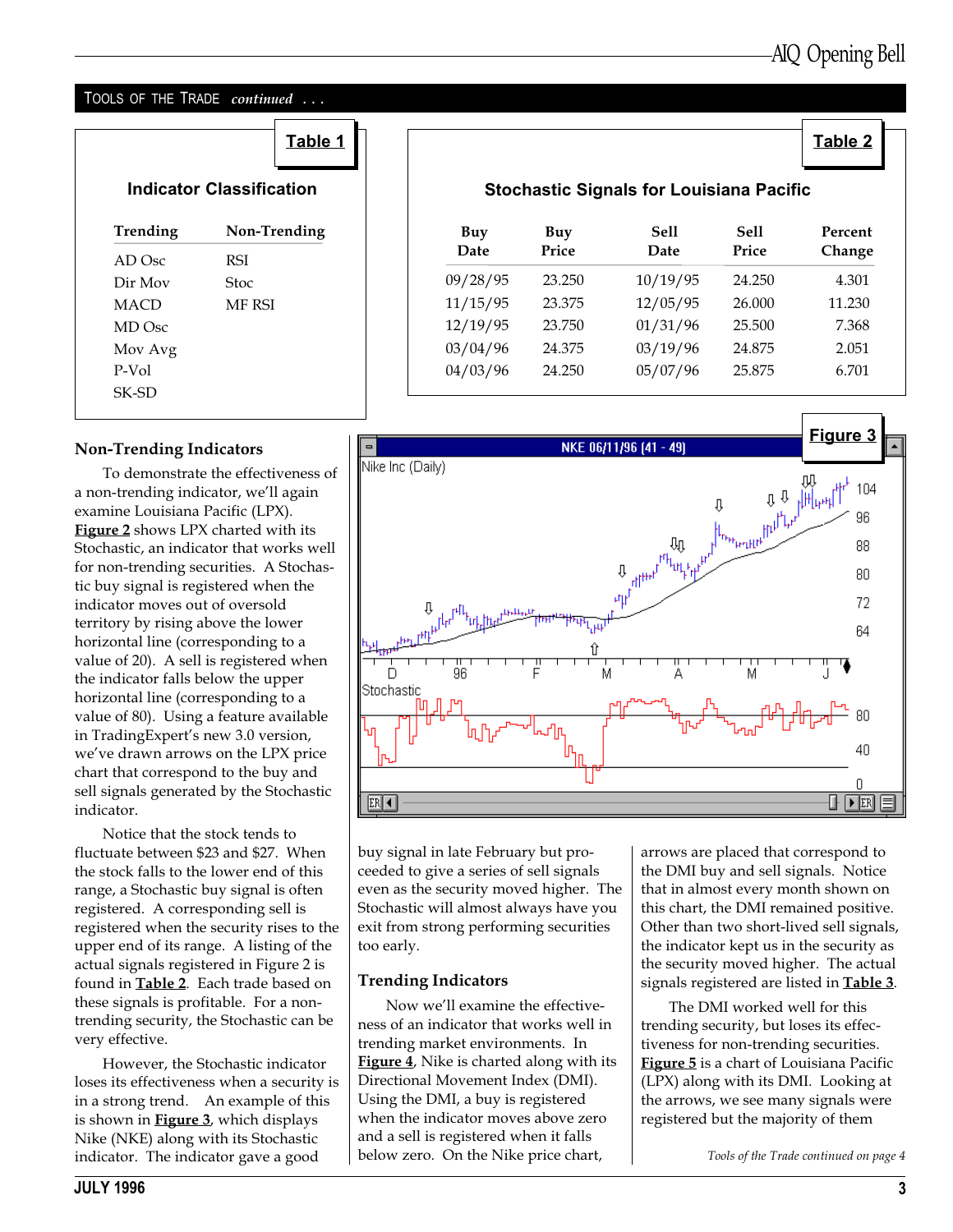#### TOOLS OF THE TRADE continued ...

turned out to be whipsaws. The actual signals registered in this example are listed in Table 4. The majority of the signals were unprofitable.

#### Trending Security, Non-Trending Indicator

We've seen in our analysis that when an indicator which works well in a non-trending market is applied to a trending security, it tends to give bad signals against the trend. Does this mean the indicator should be ignored? Not so fast. By making adjustments to an indicator's interpretation, we can effectively apply a non-trending indicator to a trending security.

The first adjustment is to simply ignore all signals against the trend of the security. We've seen these indicators give frequent sell signals during a strong advance. These signals should be ignored. This doesn't mean you shouldn't have an exit system in place. It means that the exit system should not involve the use of non-trending indicators.

The second adjustment is to change the requirements for buy and sell signals so that the indicator gives signals in the direction of the overall trend. Using defaulted values (values recommended by the developer), a Stochastic or RSI rarely gives a buy signal for a strongly advancing security. As a result, the "oversold" levels should be adjusted upward so the indicator will give buy signals. Instead of the normal default value of 20 for the Stochastic, the oversold level should be raised to 50 for a strongly advancing security. Then a Stochastic buy is given anytime the indicator falls below and then rises above a value of 50 .

An example is found in **Figure 6**, which displays the Dow Jones Industrial Average for 1995's strongly advancing market. We know the market is in a strong uptrend because its 28-day moving average is not broken. Using the default buy and sell values for the Stochastic, the indicator failed to give a single buy signal in 1995 but gave sell signals almost every week of the year. Not very effective.



Date Price Date Price Change

12/01/95 58.500 02/14/96 67.000 14.530 03/05/96 69.500 04/09/96 81.000 16.547 04/10/96 82.375 06/19/96 100.375 21.851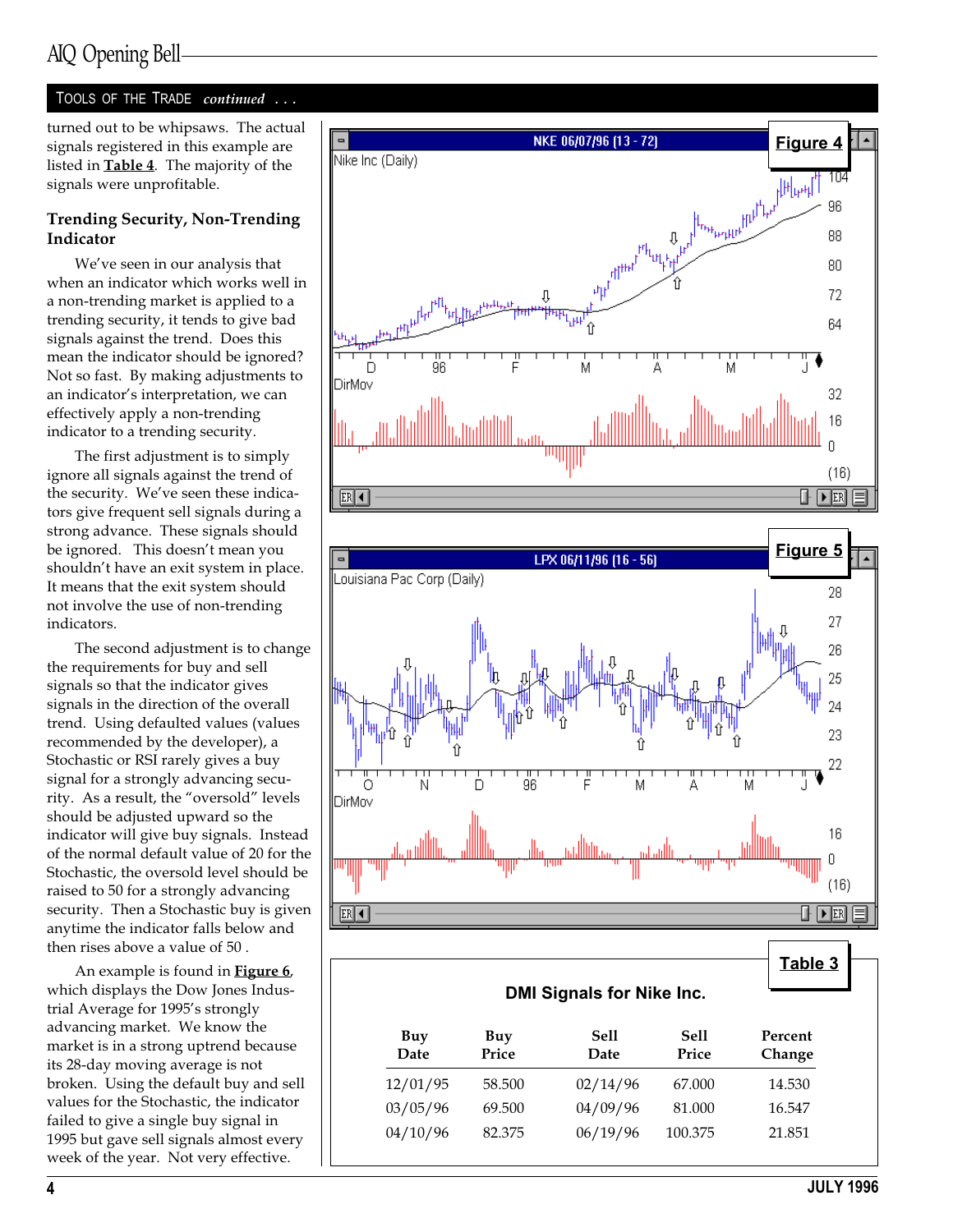### TOOLS OF THE TRADE continued ...

By making our adjustments, we identify the strong trend and therefore ignore the sell signals from all nontrending type indicators. By raising the oversold level of the Stochastic, buy signals are registered when the indicator falls below and rises above 50, which happened in early March, twice in May, and again in July (see arrows on the price chart in Figure 6).

#### Non-Trending Security-Improving the Odds

Almost every security is in a trend, but sometimes it is necessary to look at longer-term data to find what the trend is. Plotting only the last few months may show that no trend is in place while a two-year chart may reveal that the security is in a definite uptrend. A good example of this is Mirage Resorts at the end of 1995. Figure  $7$  (page 6) shows a chart of Mirage Resorts (MIR) using daily data. We see a nontrending security as the stock crosses its 28-day moving average often.

By plotting the same stock using weekly data, we get a different picture (**Figure 8**). The stock began a strong rally in early 1995 as it rarely crossed below its 28-week moving average. Whereas the daily chart shows a stock in a trading range, its weekly chart reveals an uptrending stock that is currently undergoing temporary consolidation.

Once the long term trend is determined, we can improve our odds by trading only in the direction of the trend. On the daily chart, the stock is consolidating so the Stochastic or an RSI indicator is appropriate. Since the overall trend is higher, we can improve the accuracy of the signals by only acting on the buy signals.

Performing the same type of analysis on MIR's weekly chart also shows that we should be concentrating on the long side. Using weekly data (Figure 8), we see the stock is trending higher over the long term. For an uptrending stock, we know to ignore sell signals from indicators that work best in trading markets. However, by making adjustments to the oversold

|             | Table 4<br><b>DMI Signals for Louisiana Pacific</b> |              |               |                   |
|-------------|-----------------------------------------------------|--------------|---------------|-------------------|
| Buy<br>Date | Buy<br>Price                                        | Sell<br>Date | Sell<br>Price | Percent<br>Change |
| 10/16/95    | 24.625                                              | 10/23/95     | 23.500        | $-4.569$          |
| 10/24/95    | 24.375                                              | 11/15/95     | 23.375        | $-4.103$          |
| 11/20/95    | 23.125                                              | 12/12/95     | 24.500        | 5.946             |
| 12/26/95    | 24.500                                              | 12/28/95     | 24.250        | $-1.020$          |
| 01/02/96    | 25.250                                              | 01/10/96     | 23.875        | $-5.446$          |
| 01/19/96    | 24.375                                              | 02/15/96     | 24.500        | 0.513             |
| 02/22/96    | 24.625                                              | 02/27/96     | 24.000        | $-2.538$          |
| 03/04/96    | 24.375                                              | 03/21/96     | 24.250        | $-0.513$          |
| 03/29/96    | 24.375                                              | 04/02/96     | 23.750        | $-2.564$          |
| 04/16/96    | 24.375                                              | 04/17/96     | 23.750        | $-2.564$          |
| 04/25/96    | 24.000                                              | 05/20/96     | 25.500        | 6.250             |



levels of these indicators, we see that MIR's Stochastic gave two oversold buy signals in the fourth quarter of 1995 as its value fell below and then rose above the 50 level.

#### Conclusion

Indicators can be classified into two categories: those that work in trending markets and those that work in non-trending markets. Unless

adjustments are made to an indicator's interpretation, you can get into trouble using the wrong type of indicator in a given market environment.

An indicator that works well in a trading market will constantly give signals opposite the trend for a strong trending security. When a security is in a nice uptrend, ignore overbought

Tools of the Trade continued on page 6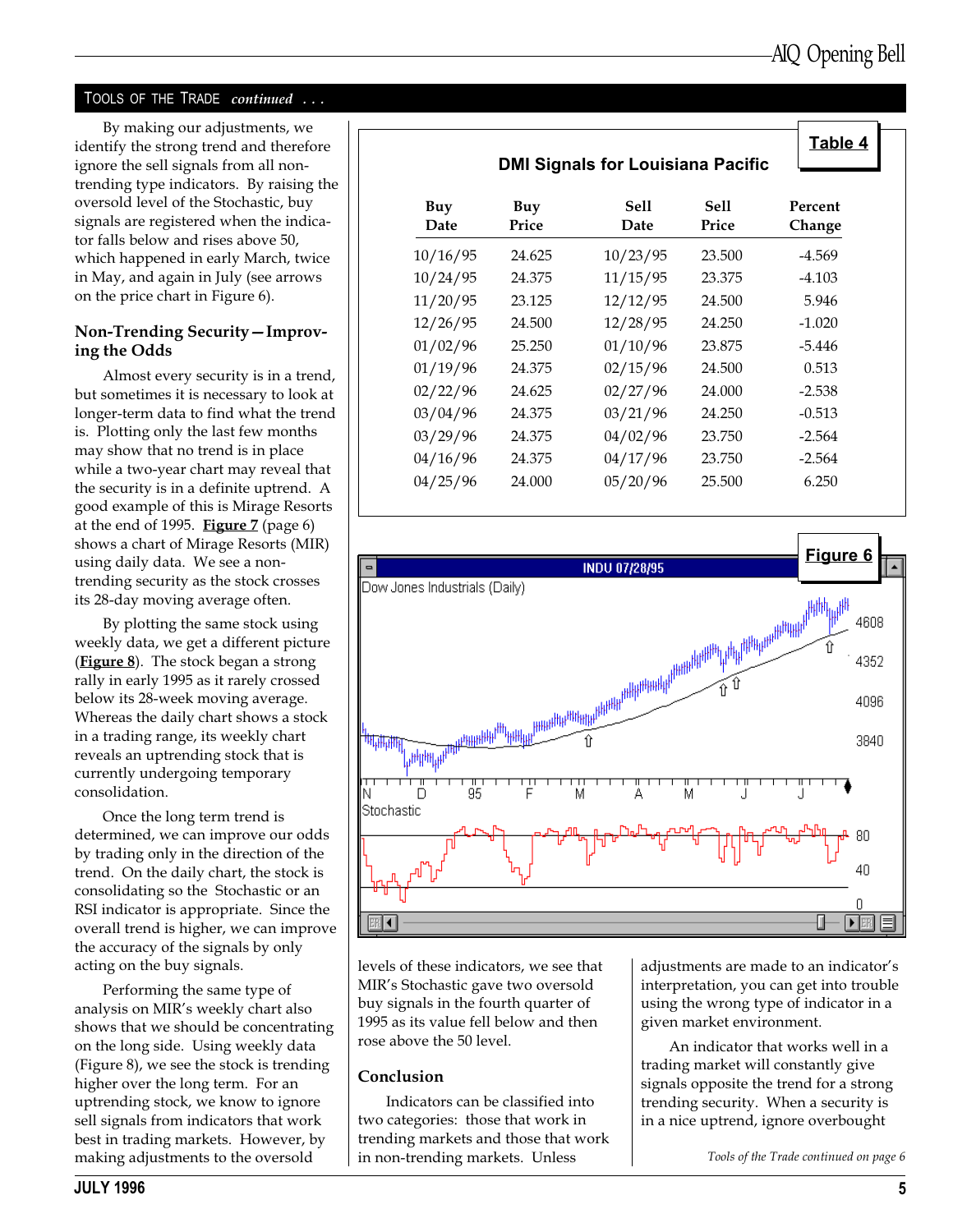



sell signals. Conversely, if you applied an indicator that works well in trending situations to a non-trending security, you would trade often but you would end up selling at about the same level as the purchase price.

It is best to apply non-trending type indicators to securities that are in a trading range and to apply trending type indicators to securities that are in a trend. When using non-trending type indicators, it is always best to follow the signals that are in the direction of the security's long-term trend.  $\blacksquare$ 

In addition to managed accounts, David Vomund publishes two advisories for stock and sector fund investing. For information, phone 702-831-1544.

#### MARKET REVIEW

 $\prod$  n the first half of the year, the market exceeded most people's expectations. The S&P 500 rose 8.9% and the Russell 2000 rose 9.7%. Looking at the AIQ Pyramid industry groups, the best performer was Casinos with about a 50% increase. Oil-Drilling and Retail-Apparel were also strong performers, gaining about 40%. The worst performing groups were Health Care-Providers, which fell 20%, and Steel, which fell 15%.

While the market was strong for much of the year, the month of June was anything but bullish. The Dow was flat but the broader markets fell. Two sell signals were registered in June  $-$  a 97 sell on June 7 and a 99 sell on June 25.

After the first sell signal, the S&P 500 fell 1.6% but the broader markets, especially the technology stocks, corrected sharply. The NASDAQ Composite fell 6.2% and the Russell 2000 fell 5.3%. The high momentum stocks that led the market when it was going up were those that fell the fastest.

At the end of the month, the market began to rally once again. As of this writing (July 1), the S&P 500 is only 0.4% from its all-time highs. The NASDAQ Composite is still over 4.5% off its highs. As the market moved lower, we saw a high percentage of stocks with buy signals and there was a warning buy signal (93 up) on July 1. But as of this writing, we are still on a market timing sell signal.

D.V.

#### INVESTMENT CHAT

Want to talk to other users about market timing and stock selection techniques using TradingExpert? AIQ has created a forum on America Online. The key word "AIQ Systems" will take you to the new forum.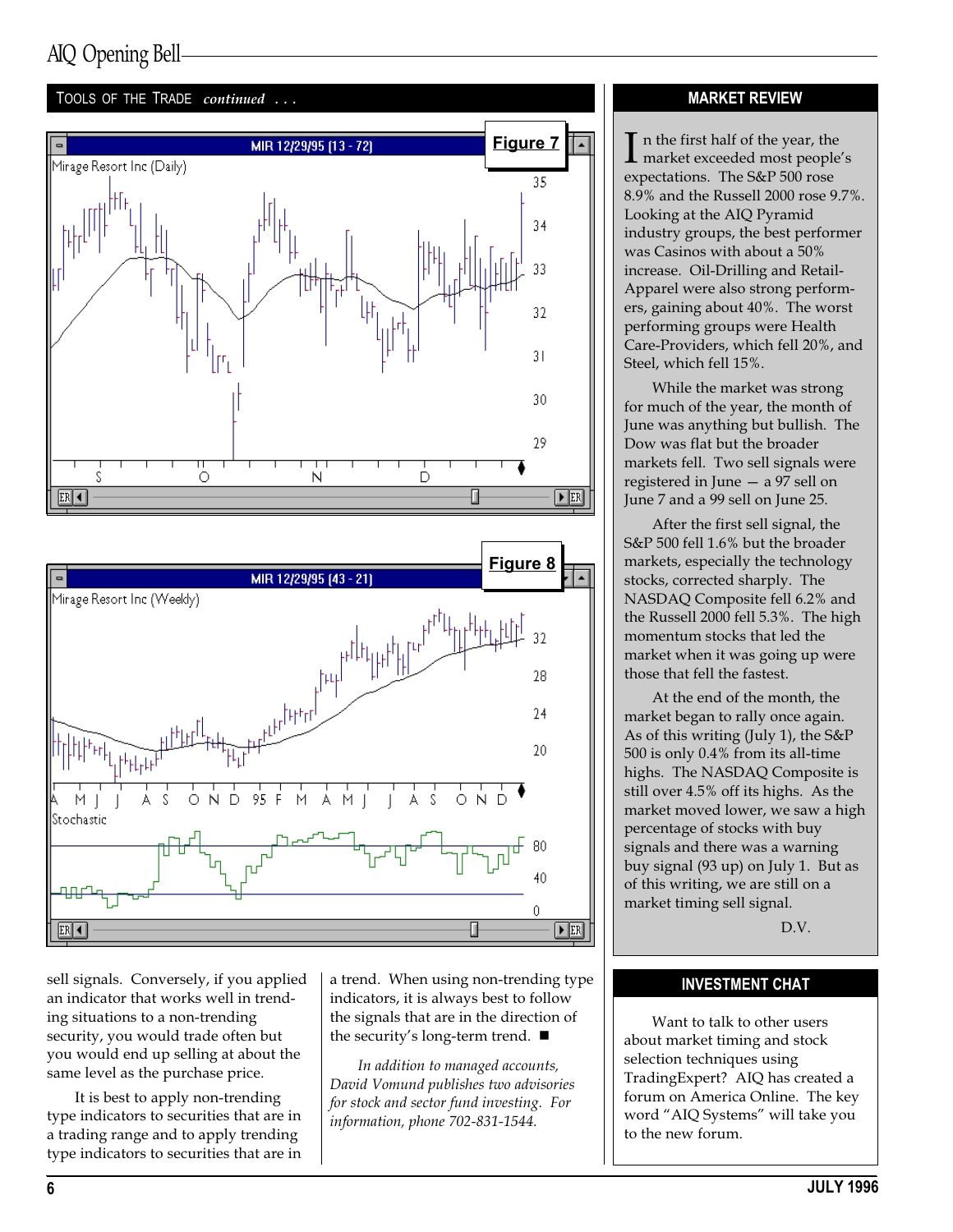#### MARKET ANALYSIS

# AIQ'S NEW MARKET BREADTH BUILDER

#### By David Vomund

**THE WOO OF THE MODE IS A SET ON A SET ON STARK SHOW SET ON SET ON STARK SHOWS** Signals and the industry group capafeatures in TradingExpert are the market timing buy and sells bilities. With the new Market Breadth Builder available in version 3.0, we can now derive even more from these features by applying AIQ's market timing model to industry groups and sectors.

The most accurate timing signals AIQ offers are the Expert Ratings for the overall market. These are more accurate than the stock timing signals because more data is used in the generation of market timing signals. Data available for markets includes advancing and declining figures, up and down volume figures, and the number of issues hitting new highs and new lows.

These figures can be downloaded for NYSE, AMEX, NASDAQ, and Toronto exchanges. Our standard market timing model uses the Dow Jones Industrials (DJIA) with NYSE breadth and volume but the same model can be applied to the NASDAQ or AMEX (see OBM, January 1996).

With the Market Breadth Builder, TradingExpert can calculate the additional data needed for our market timing model for any group of stocks such as an industry group, sector, or even a user created list. In other words, you can use the Market Breadth Builder to calculate the advancing, declining issues, up volume, down volume, and new highs and lows for a group of stocks. We can then compute indicators such as the Advance Decline Oscillator, TRIN, Advance Decline Line, Hi/Low, and Summation Index for groups, sectors, and user created lists.

The procedures for creating a new market are found in the TradingExpert Version 3.0 User Manual (page 3). In



this article, we will discuss our recent analysis and show some examples.

We began by creating markets for the sectors in the AIQ Pyramid. TradingExpert's new Market Breadth Builder then calculated breadth and volume data for all the stocks within the different sectors. We chose sectors instead of groups because there are more stocks within a sector than there are within a group. The AIQ Pyramid groups typically are comprised of only four stocks so an Advance Decline Line isn't as representative as it is for a sector containing fifty stocks.

Figure 9 shows the AIQ Pyramid Oil sector. We've created a market out of this sector so an indicator like the Advance Decline Oscillator is now available. The Advance Decline Oscillator is calculated based on the stocks within the Oil sector. With breadth, volume, and new high/new low data calculated, we can then apply AIQ's market timing model to the Oil sector. Using another new feature in version 3.0 of TradingExpert, we've drawn arrows to show the buy and sell signals generated by the model.

We did the same analysis on a surrogate group that represents the Fidelity Select Natural Gas Fund. This surrogate group was comprised of 15 stocks. Again, we've drawn arrows to show when buy and sell signals occurred (see Figure 10 next page).

I've said in the past that I don't use Expert Ratings for industry groups. With the new Market Breadth Builder, that is beginning to change. I've created a market for my surrogate groups that represent Fidelity Funds and am finding that I am beginning to look at the Expert Ratings more often.

Quantitative results on the signals are not yet available but I'm finding that the market model better identifies trends. Looking again at Figure 9, notice that no sell signals were registered during the March to May rally when the sector was hitting new highs.

The signals do not appear to be as accurate as they are when the model is applied to the DJIA and NYSE breadth,

Market Analysis continued on page 8